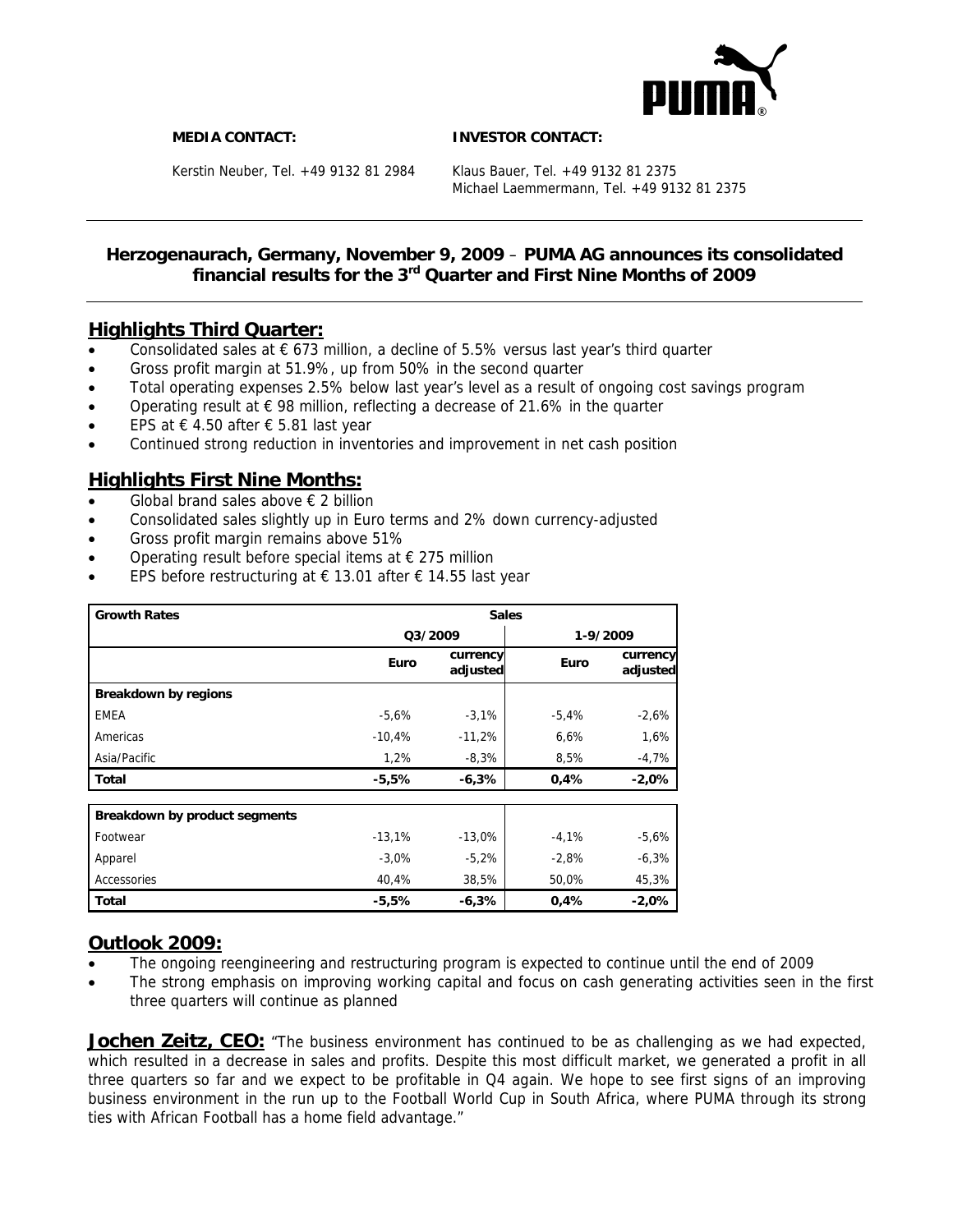

## **Sales and Earnings Development**

#### **Global Brand Sales**

PUMA's brand sales in the third quarter, which include consolidated and license sales, decreased by 7.6% in Euro terms, or by 8.3% currency-adjusted, to  $\epsilon$  719.6 million.

After nine months, global brand sales declined currency-neutral 4.8%. In Euro terms, sales decreased by 2.6% to € 2,093.8 million. On a currency-neutral basis, Footwear sales were down by 5.3% to € 1,113.7 million and Apparel sales by 6.2% to  $\epsilon$  719.1 million. Accessories sales increased by 1.3% to  $\epsilon$  260.9 million.

### **Consolidated Sales**

Consolidated sales in the third quarter decreased by 6.3% currency-neutral or by 5.5% in Euro terms to  $\epsilon$  673.4 million. On a currency-neutral basis, Footwear sales were down by 13.0% at € 358.7 million, and Apparel sales decreased by 5.2% to € 238.1 million. Due to first time consolidations, Accessories sales improved significantly by 38.5% to € 76.6 million.

After the first nine months, consolidated sales were down by 2.0% on a currency-neutral basis but increased by 0.4% in Euro terms to € 1,971.1 million. Sales in EMEA and Asia/Pacific were below last year's level. Sales in the Americas region, however, increased despite the challenging market environment. Footwear sales were down by 5.6% currency-neutral at € 1,085.8 million. Apparel sales decreased by 6.3% to € 664.3 million on high comparables last year after the Football Euro 2008 generated strong replica sales. Accessories sales increased significantly by 45.3% to  $\epsilon$  221.0 million.

### **Gross Profit Margin**

In the third quarter, the gross profit margin decreased from 53.6% last year to 51.9%. This decline mainly derives from further inventory reduction programs and changes in the product and regional mix, as well as higher raw material costs. After the first nine months, PUMA achieved a gross profit margin of 51.4% versus 53.2% last year. Footwear reported 50.2% compared to 53.1%, Apparel 52.2% versus 53.3% and Accessories increased to 54.8% from 53.3% last year.

## **Operating Expenses**

Operating expenses decreased by 2.5% to  $\epsilon$  256.9 million in the third quarter. During the first nine months, operating expenses remained at last year's level of € 753.1 million, representing a cost ratio of 38.2% versus last year's 38.3%.

Marketing/Retail expenses decreased by 4.7% to  $\epsilon$  374.9 million mainly as a result of last year's higher spending level in relation to the Olympic Games and Football Euro Cup. The cost ratio declined from 20.0% to 19.0% of sales. Other selling expenses increased by 10.4% to € 240.3 million, or from 11.1% to 12.2% of sales. Product development and design increased from 13.6% to  $\epsilon$  43.4 million, or as a percentage of sales from 1.9% to 2.2%. Other general and administration expenses were down by 7.2% at € 94.6 million, representing 4.8% of sales versus 5.2% last year. Depreciation increased by 10.4% to € 44.7 million due to full year effects from last year's retail expansion.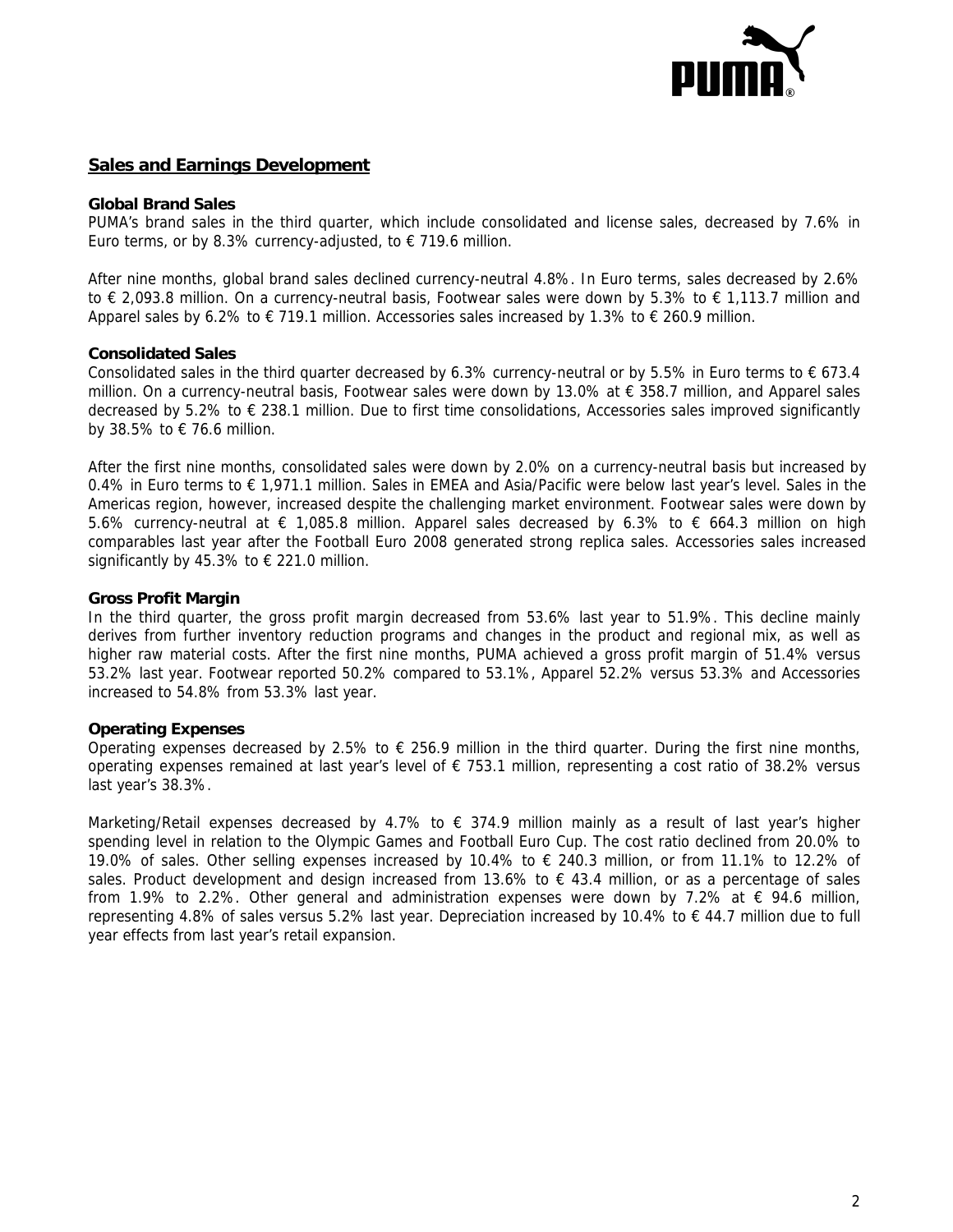

## **Operating Result before Special Items**

Amid lower sales combined with the softened margin in the quarter, the operating result came in at  $\epsilon$  98.0 million in the quarter versus € 125.0 million last year. As a percentage of sales, it fell to 14.5% from 17.5% last year.

After nine months, the operating result was down by 12.2% at  $\epsilon$  275.1 million from  $\epsilon$  313.2 million, while the operating margin was still double-digit with 14.0% versus 16.0% last year.

#### **Special Items – Reengineering and Restructuring Program**

The reengineering and restructuring program, which resulted in a one-time charge of € 110 million in the first quarter, will continue as planned and should be largely finalized by the end of 2009. The program will provide for a more efficient, leaner and faster business platform to adjust to the current market conditions. Considering the restructuring charge, EBIT for the first nine months totaled  $\epsilon$  165.1 million compared to  $\epsilon$  313.2

million last year.

### **Financial Result**

Due to lower interest rates and the accumulation of interest on purchase price liabilities from acquisitions, the financial result in the third quarter was at  $\epsilon$  -1.9 million versus  $\epsilon$  -0.5 million in last year's quarter. After nine months the financial result stood at  $\epsilon$  -5.6 million compared to a slightly positive  $\epsilon$  0.5 million last year.

### **Earnings**

The company's pre-tax profit (EBT) was  $\epsilon$  96.0 million in the third quarter versus  $\epsilon$  124.5 million last year. Net earnings totaled € 67.9 million versus € 89.0 million, a decline of 23.6%. This translated into earnings per share of € 4.50 compared to  $∈$  5.81.

Before restructuring costs, EBT came in at  $\epsilon$  269.4 million versus  $\epsilon$  313.7 million for the first nine months and net earnings totaled € 196.3 million versus € 224.7 million, representing a decline of 12.6%. Earnings per share were at € 13.01 compared to € 14.55. The operational tax ratio was calculated at 27.9% versus last year's 28.7%.

Taking the restructuring costs into account, EBT was € 159.4 million and net earnings were € 112.0 million with earnings per share at  $\epsilon$  7.42 versus  $\epsilon$  14.55 last year, a decline of 49.0%.

#### **Regional Development**

In the **EMEA** region, third quarter sales decreased by 3.1% currency-neutral and totaled € 366.4 million in the third quarter. While the sales performance in Western Europe was impacted by promotional sales due to the current market situation, the EEMEA region managed to stay on prior year level. After nine months, sales were down by 2.6% to € 1,020.8 million, representing 51.8% of consolidated sales. Gross profit margin was at 53.2% compared to 55.2% last year.

Sales in the **Americas** were down by 11.2% currency-adjusted at € 165.4 million in the third quarter. After nine months, however, sales rose by 1.6% to  $\epsilon$  512.1 million. The region now accounts for 26.0% of consolidated sales. Gross profit margin was at 47.9% compared to 48.9% last year.

In the **US** market, sales decreased by 11.3% to \$ 129.5 million in the third quarter and by 1.4% to \$ 400.9 million after nine months. For the Latin American region this quarter was characterized by the convergence of increased import restrictions and other conditions which had negative impacts on sales performance.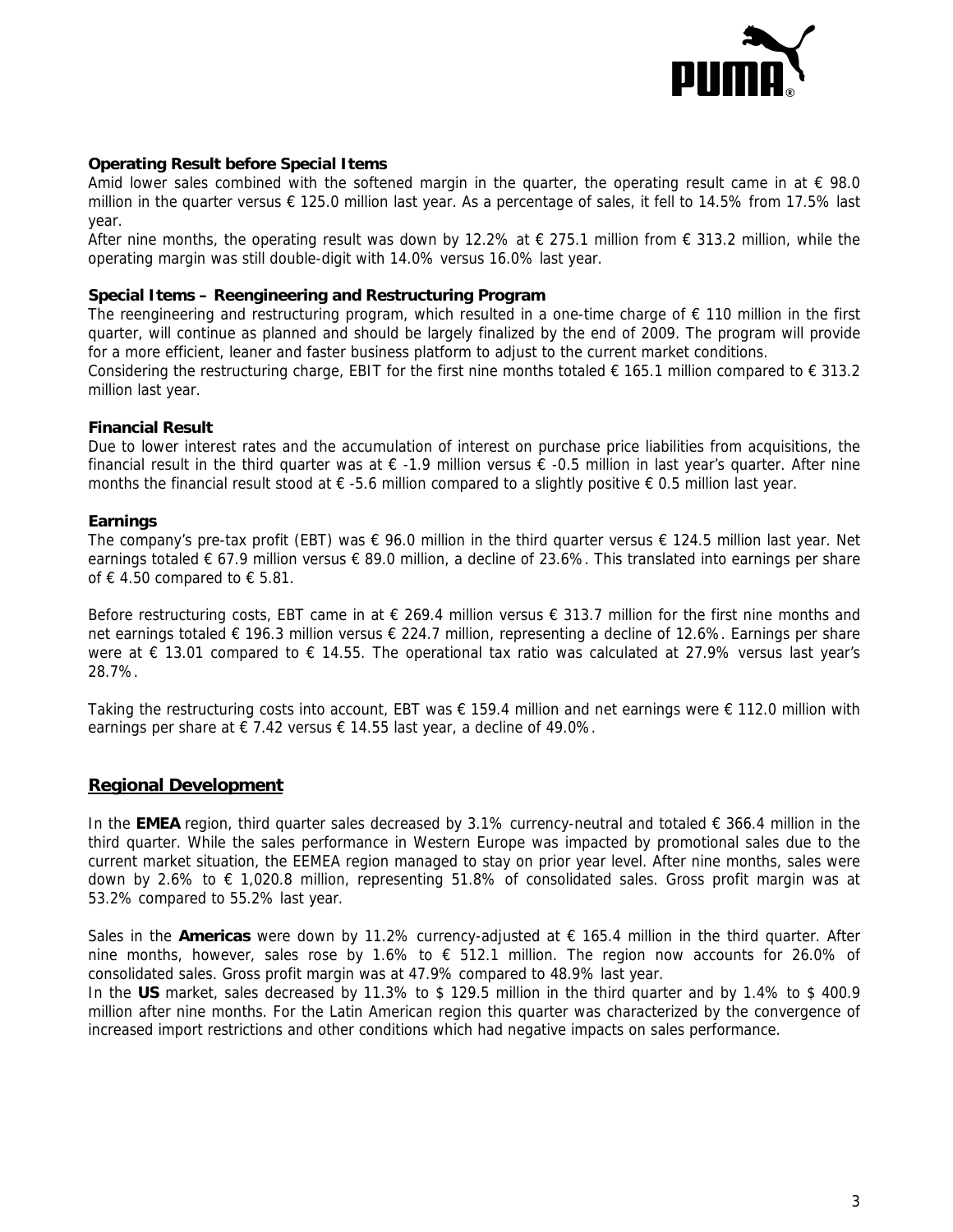

In the **Asia/Pacific** region, sales fell by 8.3% in the third quarter currency-neutral, but increased in Euro terms by 1.2% to € 141.6 million. After nine months, sales were down by 4.7% currency-neutral but increased by 8.5% in Euro terms to € 438.2 million, representing 22.2% of consolidated sales. Gross profit margin reached 51.1% versus 53.1% last year.

## **Net Assets and Financial Position**

### **Equity**

As of September 30, 2009, total assets were up by 7.9% to € 2,057.5 million. Based on the higher balance sheet total, the equity ratio stood at 59.1% after 62.3% in the previous year.

#### **Working Capital**

PUMA adhered to its plan to significantly reduce inventory, which improved by 17.5% to  $\epsilon$  356.4 million. Accounts receivable were slightly below last year's level at  $\epsilon$  530.7 million. Working capital improved to  $\epsilon$  523.3 million (ex acquisition € 507.6 million) from € 599.6 million last year – showing again a significant enhancement compared to previous quarters and thus underpinning our strong focus on managing working capital.

#### **Capex/Cashflow**

In the first nine months, the company invested € 40.8 million versus € 79.1 million last year. The reduction in capital expenditure together with a solid improvement in working capital led to a strong increase in PUMA's free cashflow of  $\epsilon$  145.1 million from  $\epsilon$  17.2 million, showing a strong enhancement compared to last year. An outflow of € 75.8 million versus € 24.9 million last year is related to acquisitions. Taking these acquisitions into account, the free cashflow amounted to  $\epsilon$  69.4 million versus an outflow of  $\epsilon$  7.7 million last year.

#### **Cash Position**

Given the strong focus on cash management, total cash at the end of September rose from  $\epsilon$  297.3 million to  $\epsilon$ 376.9 million and bank debts declined from  $\epsilon$  61.1 million to  $\epsilon$  37.4 million this year. As a result, net cash was up from  $€$  236.2 million to  $€$  339.5 million this year, a respectable increase of 43.7%.

# **Outlook 2009 - Market environment remains challenging in Q4**

The market and consumer environment is expected to remain challenging. The reengineering and restructuring program is planned to be finalized by the end of the year and will generate improvements in efficiency and cost savings in the future.

###

This document contains forward-looking information about the Company's financial status and strategic initiatives. Such information is subject to a certain level of risk and uncertainty that could cause the Company's actual results to differ significantly from the information discussed in this document. The forward-looking information is based on the current expectations and prognosis of the management team. Therefore, this document is further subject to the risk that such expectations or prognosis, or the premise of such underlying expectations or prognosis, become erroneous. Circumstances that could alter the Company's actual results and procure such results to differ significantly from those contained in forward-looking statements made by or on behalf of the Company include, but are not limited to those discussed be above.

PUMA is one of the world's leading sportlifestyle companies that designs and develops footwear, apparel and accessories. It is committed to working in ways that contribute to the world by supporting Creativity, SAFE Sustainability and Peace, and by staying true to the values of being Fair, Honest, Positive and Creative in decisions made and actions taken.

PUMA starts in Sport and ends in Fashion. Its Sport Performance and Lifestyle labels include categories such as Football, Running, Motorsports, Golf and Sailing. The Black label features collaborations with renowned designers such as Alexander McQueen, Yasuhiro Mihara and Sergio Rossi. The PUMA Group owns the brands PUMA, Tretorn and Hussein Chalayan. The company, which was founded in 1948, distributes its products in more than 120 countries, employs more than 9,000 people worldwide and has headquarters in Herzogenaurach/Germany, Boston, London and Hong Kong. For more information, please visit www.puma.com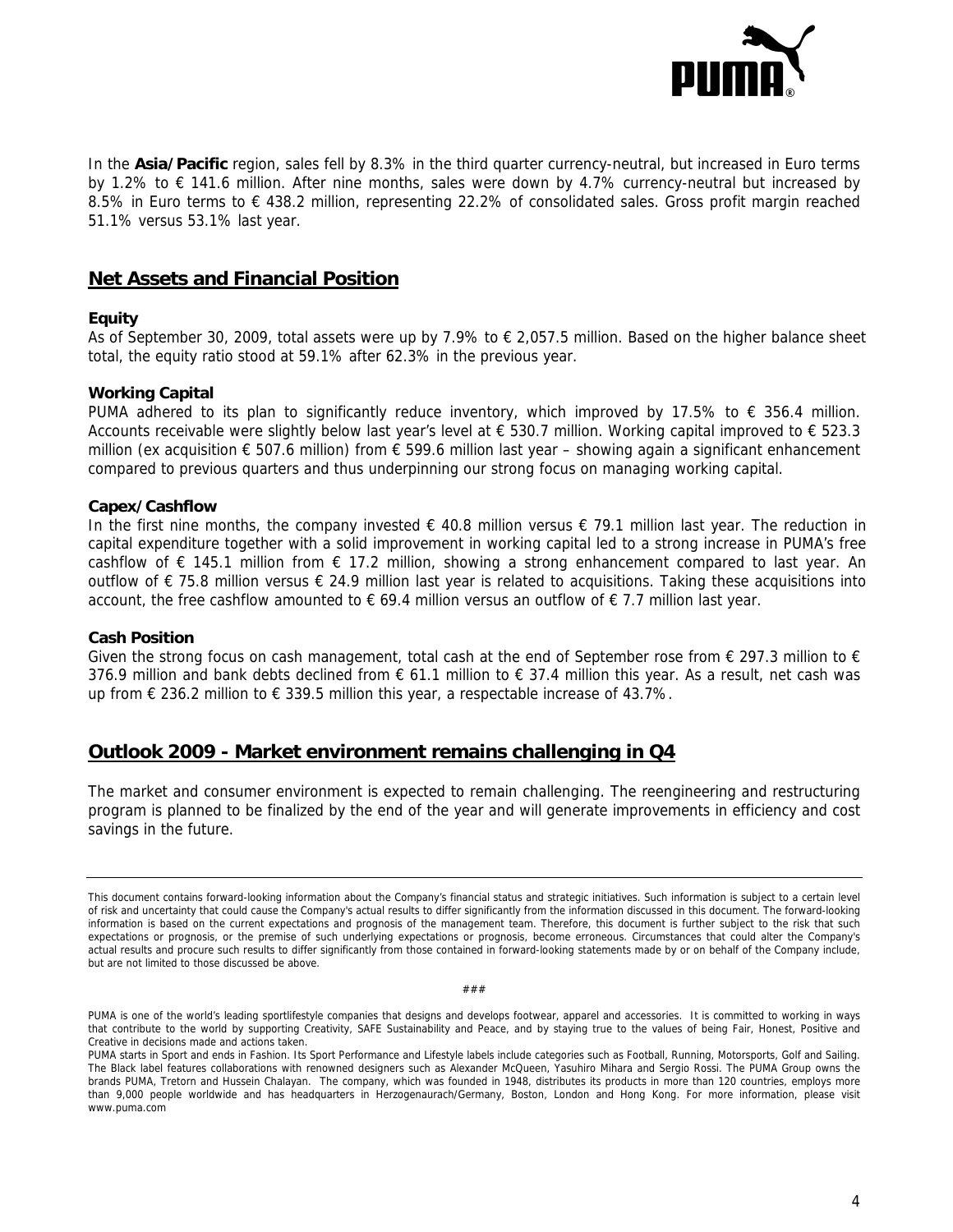

| <b>Income Statement</b>                        | Q3/2009<br>$\epsilon$ million | Q3/2008<br>$\epsilon$ million | Devi-<br>ation | 1-9/2009<br>$\epsilon$ million | 1-9/2008<br>$\epsilon$ million | Devi-<br>ation |
|------------------------------------------------|-------------------------------|-------------------------------|----------------|--------------------------------|--------------------------------|----------------|
|                                                |                               |                               |                |                                |                                |                |
| <b>Sales</b>                                   | 673,4                         | 712,7                         | $-5,5%$        | 1.971, 1                       | 1.962,9                        | 0,4%           |
| Cost of sales                                  | $-323,9$                      | $-330,9$                      | $-2,1%$        | $-958,5$                       | $-918,7$                       | 4,3%           |
| Gross profit                                   | 349,5                         | 381,8                         | $-8,5%$        | 1.012,6                        | 1.044, 2                       | $-3.0%$        |
| - in % of consolidated sales                   | 51,9%                         | 53,6%                         |                | 51,4%                          | 53,2%                          |                |
|                                                |                               |                               |                |                                |                                |                |
| Royalty and commission income                  | 5,4                           | 6,7                           | $-19,7%$       | 15,6                           | 20,1                           | $-22,7%$       |
|                                                | 354,8                         | 388.5                         | $-8,7%$        | 1.028, 2                       | 1.064.3                        | $-3.4%$        |
| Other operating income and                     |                               |                               |                |                                |                                |                |
| expenses (incl. depreciation)                  | $-256,9$                      | $-263,5$                      | $-2,5%$        | $-753,1$                       | $-751,1$                       | 0,3%           |
| Operational result before special items        | 98,0                          | 125,0                         | $-21,6%$       | 275,1                          | 313,2                          | $-12,2%$       |
| Special items                                  | 0,0                           | 0,0                           |                | $-110,0$                       | 0, 0                           |                |
| EBIT                                           | 98,0                          | 125,0                         | $-21,6%$       | 165.1                          | 313,2                          | $-47,3%$       |
| - in % of consolidated sales                   | 14,5%                         | 17,5%                         |                | 8,4%                           | 16,0%                          |                |
|                                                |                               |                               |                |                                |                                |                |
| Financial result                               | $-1,9$                        | $-0,5$                        | 256,9%         | $-5,6$                         | 0, 5                           |                |
| <b>EBT</b>                                     | 96,0                          | 124,5                         | $-22,8%$       | 159,4                          | 313,7                          | $-49,2%$       |
| - in % of consolidated sales                   | 14,3%                         | 17,5%                         |                | 8,1%                           | 16,0%                          |                |
|                                                |                               |                               |                |                                |                                |                |
| Taxes on income                                | $-29,1$                       | $-36,1$                       | $-19,4%$       | $-49,4$                        | $-90,0$                        | $-45,2%$       |
| - Tax rate                                     | 30,3%                         | 29,0%                         |                | 31,0%                          | 28,7%                          |                |
| Net earnings attributable to minority interest | 1,0                           | 0,6                           | 68,0%          | 1,9                            | 1,0                            | 90,2%          |
| Net earnings                                   | 67,9                          | 89,0                          | $-23,6%$       | 112,0                          | 224,7                          | $-50,2%$       |
| Earnings per share $(\epsilon)$                | 4,50                          | 5,81                          | $-22,5%$       | 7,42                           | 14,55                          | $-49,0%$       |
| Earnings per share $(\epsilon)$ - diluted      | 4,50                          | 5,81                          | $-22,5%$       | 7,42                           | 14,55                          | $-49,0%$       |
| Weighted average shares outstanding            |                               |                               |                | 15,082                         | 15,437                         | $-2,3%$        |
| Weighted average shares outstanding - diluted  |                               |                               |                | 15,087                         | 15,437                         | $-2,3%$        |

Rounding differences may be observed in the percentage and numerical values expressed in millions of Euro since the underlying calculations are always based on thousands of Euro.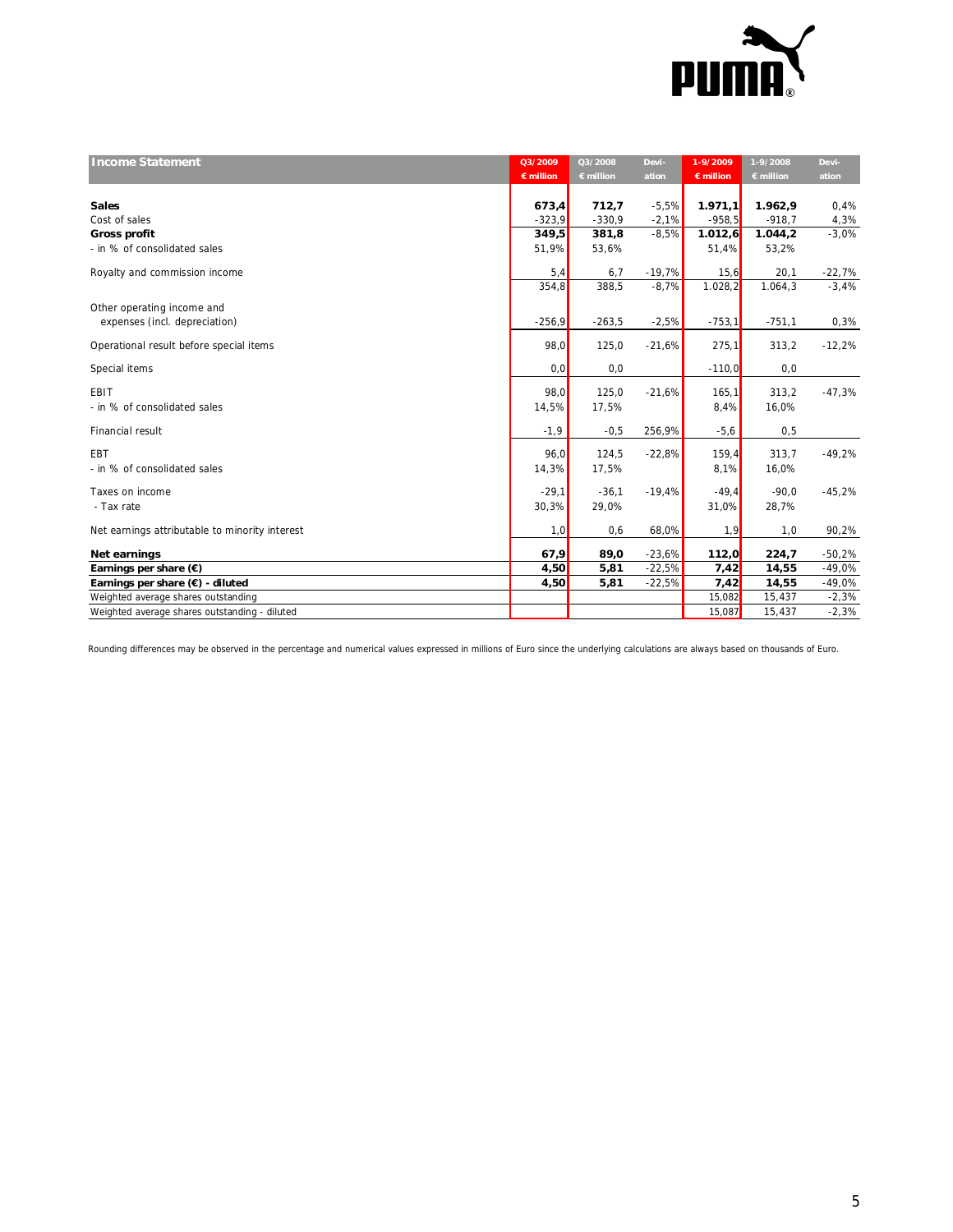

| <b>Balance Sheet</b>                        |                    | Sept. 30,'09 Sept. 30,'08 | Devi-    | Dec. 31,'08        |
|---------------------------------------------|--------------------|---------------------------|----------|--------------------|
|                                             | $\epsilon$ million | $\epsilon$ million        | ation    | $\epsilon$ million |
| <b>ASSETS</b>                               |                    |                           |          |                    |
| Cash and cash equivalents                   | 376,9              | 297,3                     | 26,8%    | 375,0              |
| Inventories                                 | 356,4              | 432,0                     | $-17,5%$ | 430,8              |
| Trade receivables                           | 530,7              | 532,5                     | $-0.3%$  | 396,5              |
| Other current assets (Working Capital)      | 113,5              | 124,6                     | $-8,9%$  | 124,3              |
| Other current assets                        | 5,5                | 15,6                      | $-64,7%$ | 35,5               |
| <b>Current assets</b>                       | 1.383,1            | 1.402,0                   | $-1,4%$  | 1.362,0            |
| Deferred taxes                              | 109,1              | 66,8                      | 63,5%    | 80,5               |
| Other non-current assets                    | 565,3              | 437,8                     | 29,1%    | 456,2              |
| <b>Non-current assets</b>                   | 674,4              | 504,5                     | 33,7%    | 536,6              |
|                                             | 2.057,5            | 1.906,6                   | 7,9%     | 1.898,7            |
|                                             |                    |                           |          |                    |
| LIABILITIES AND SHAREHOLDERS' EQUITY        |                    |                           |          |                    |
| <b>Current bank liabilities</b>             | 37,4               | 61,1                      | $-38,7%$ | 49,7               |
| <b>Trade liabilities</b>                    | 257,5              | 256,5                     | 0.4%     | 269,1              |
| Other current liabilities (Working Capital) | 219,8              | 233,0                     | $-5.7%$  | 246,1              |
| Other current liabilities                   | 147.5              | 60,7                      | 143,1%   | 49,8               |
| <b>Current liabilities</b>                  | 662,3              | 611,3                     | 8,3%     | 614,8              |
| Deferred taxes                              | 26,5               | 22,7                      | 16,6%    | 26,5               |
| Pension provisions                          | 20,6               | 17,7                      | 16,5%    | 21,3               |
| Other non-current liabilities               | 132,3              | 67,6                      | 95,8%    | 58,9               |
| <b>Non-current liabilities</b>              | 179,4              | 108,0                     | 66,2%    | 106,7              |
|                                             |                    |                           |          |                    |
| Shareholders' equity                        | 1.215,8            | 1.187,3                   | 2,4%     | 1.177,2            |
|                                             | 2.057,5            | 1.906,6                   | 7,9%     | 1.898,7            |

Rounding differences may be observed in the percentage and numerical values expressed in millions of Euro since the underlying calculations are always based on thousands of Euro.